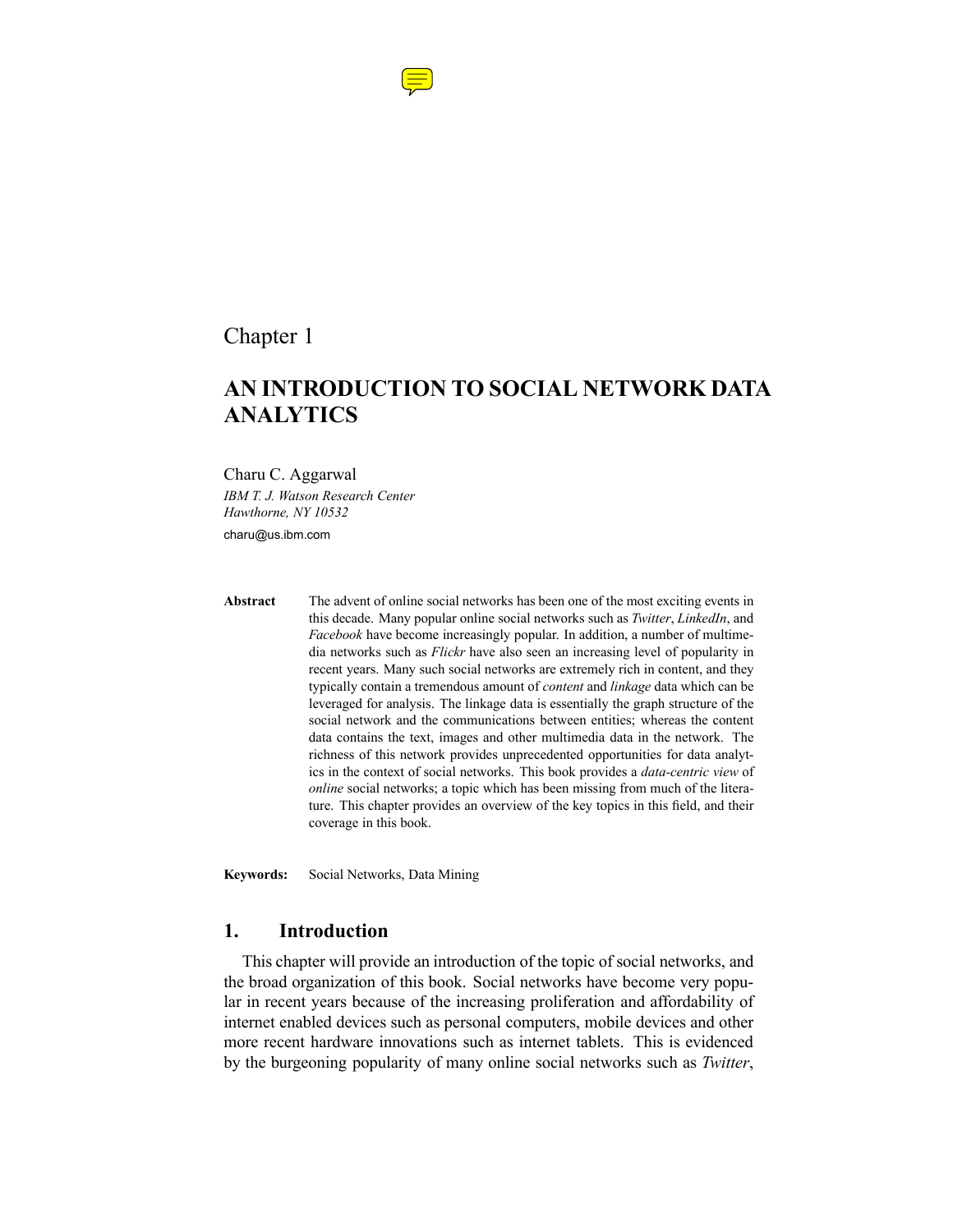*Facebook* and *LinkedIn*. Such social networks have lead to a tremendous explosion of network-centric data in a wide variety of scenarios. Social networks can be defined either in the context of systems such as *Facebook* which are explicitly designed for social interactions, or in terms of other sites such as *Flickr* which are designed for a different service such as content sharing, but which also allow an extensive level of social interaction.

In general, a social network is defined as a network of *interactions* or *relationships*, where the nodes consist of actors, and the edges consist of the relationships or interactions between these actors. A generalization of the idea of social networks is that of *information networks*, in which the nodes could comprise *either* actors or *entities*, and the edges denote the relationships between them. Clearly, the concept of social networks is not restricted to the specific case of an internet-based social network such as *Facebook*; the problem of social networking has been studied often in the field of sociology in terms of generic interactions between any group of actors. Such interactions may be in any conventional or non-conventional form, whether they be face-toface interactions, telecommunication interactions, email interactions or postal mail interactions.

The conventional studies on social network analysis have generally not focussed on *online interactions*, and have historically preceded the advent and popularity of computers or the internet. A classic example of this is the study of Milgram [18] in the sixties (well before the invention of the internet), who hypothesized the likelihood that any pair of actors on the planet are separated by at most six degrees of separation. While such hypotheses have largely remained conjectures over the last few decades, the development of online social networks has made it possible to test such hypotheses at least in an online setting. This is also referred to as the *small world* phenomenon. This phenomenon was tested in the context of MSN messenger data, and it was shown in [16] that the average path length between two MSN messenger users is 6.6. This can be considered a verification of the widely known rule of "six degrees of separation" in (generic) social networks. Such examples are by no means unique; a wide variety of online data is now available which has been used to verify the truth of a host of other conjectures such<sup>1</sup> as that of *shrinking diameters*[15] or *preferential attachment*. In general, *the availability of massive amounts of data in an online setting has given a new impetus towards a scientific and statistically robust study of the field of social networks.*

<sup>&</sup>lt;sup>1</sup>The shrinking diameter conjecture hypothesizes that the diameters of social networks shrink in spite of the addition of new nodes, because of an increase in the density of the underlying edges. The preferential attachment conjecture hypothesizes that new nodes and edges in the social networks are more likely to be attached to the dense regions of the network.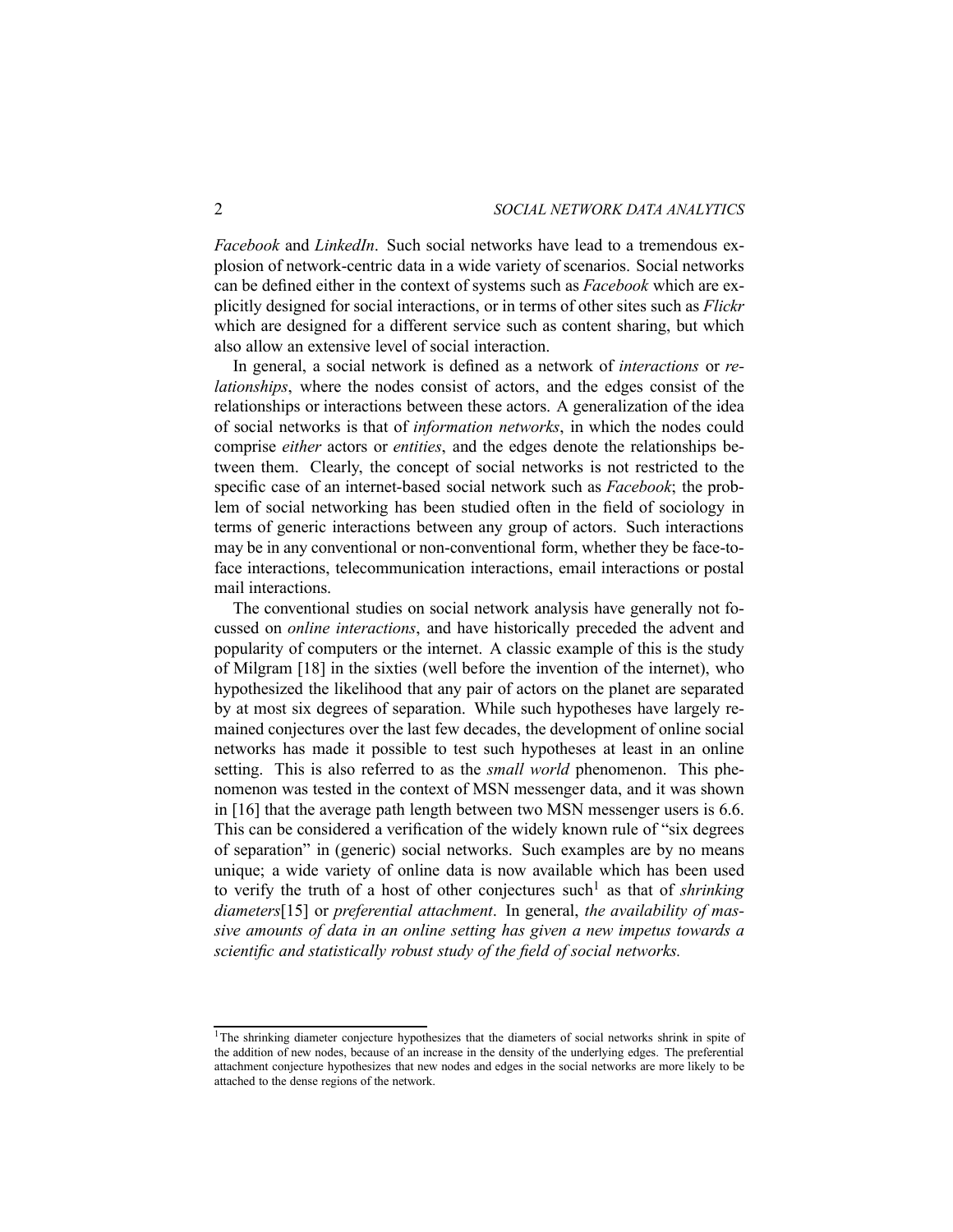#### *An Introduction to Social Network Data Analytics* 3

This data-centric impetus has lead to a significant amount of research, which has been unique in its statistical and computational focus in analyzing large amounts of online social network data. In many cases, the underlying insights are applicable to the conventional social network setting as well. Before discussing the research topics in more detail, we will briefly enumerate the different settings for social network analysis, and specifically distinguish between the conventional and non-conventional scenarios. Specifically, these different settings are as follows:

■ The most classical definition of a social network is one which is based purely on human interactions. This is the classical study of social networks in the field of sociology. These studies have traditionally been conducted with painstaking and laborious methods for measuring interactions between entities by collecting the actual data about human interactions manually. An example is the six-degrees-of-separation experiment by Milgram [18], who used postal mail between participants in order to test whether two arbitrary actors could be connected by a chain of 6 edges with the use of locally chosen forwards of the mail. Such experiments are often hard to conduct in a completely satisfactory way, because the actors in such experiments may have response rates which cannot be cleanly modeled in terms of social interaction behavior. An example is the case of the Milgram experiment, in which the results have often been questioned [14] because of the low forward rate of the letters which never reached the target. Furthermore, such social experiments are often biased towards high status targets in order to ensure likelihood of logical forwards. However, these results have eventually been accepted at least from a qualitative perspective, even though the rule of six degrees may not be precisely correct, depending upon the nature of the network which is being studied. Nevertheless, the "small world phenomenon" definitely seems to be correct, since the diameters of most such networks are relatively small.

The social analysis of such networks has also been modeled in the field of cognitive science, where the cognitive aspects of such interactions are utilized for analytical purposes. Much of the research in the traditional field of social networks has been conducted from this perspective. A number of books [7, 24, 25] provide an understanding of this perspective. However, this work does not discuss the data-centric issues which are common to *online and internet-enabled* social networks.

A number of technological enablers such as telecommunications, electronic mail, and electronic chat messengers (such as Skype, Google Talk or MSN Messenger), can be considered an indirect form of social networks, because they are naturally modeled as communications between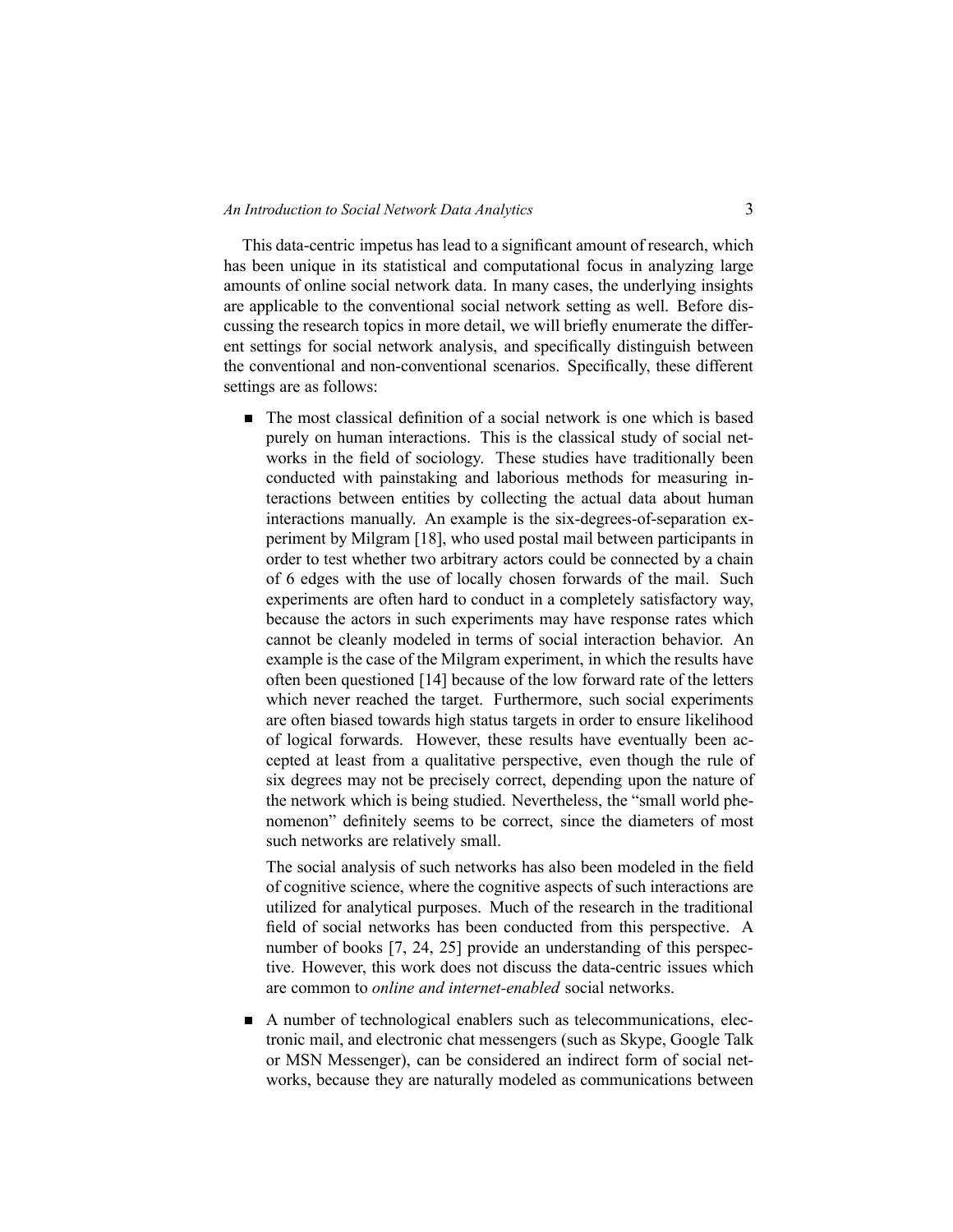different actors. One advantage of such applications is that the traces of the communication data are often available (subject to some privacy controls). This data can be used for extensive analysis of such social networks. Some examples are the extensive analysis on the Enron email data set [28], or the recent verification of the six degrees of separation conjecture in the context of the MSN messenger data in [16].

- $\blacksquare$ In recent years, a number of sites have arisen explicitly in order to model the interactions between different actors. Some examples of such social networks are *Facebook*, *MySpace*, or *LinkedIn*. In addition, sites which are used for sharing online media content, such as *Flickr*, *Youtube* or *delicious*, can also be considered indirect forms of social networks, because they allow an extensive level of user interaction. In these cases, the interaction is centered around a specific service such as contentsharing; yet many fundamental principles of social networking apply. We note that such social networks are extremely *rich*, in that they contain a tremendous amount of content such as text, images, audio or video. Such content can be leveraged for a wide variety of purposes. In particular, the interaction between the links and content has provided impetus to a wide variety of mining applications. In addition, social media outlets provide a number of unique ways for users to interact with one another such as posting blogs, or tagging each other's images. Which such forms of interaction are indirect, they provide rich *content-based* knowledge which can be exploited for mining purposes. In recent years, it has even become possible to integrate *real-time sensor-based content* into dynamic social networks. This is because of the development of sensors, accelerometers, mobile devices and other GPS-enabled devices, which can be used in a social setting for providing a dynamic and interactive experience.
- Finally, a number of social networks can also be constructed from specific kinds of interactions in different communities. A classical example would be the scientific community in which bibliographic networks can be constructed from either co-authorship or citation data. These can be used in conjunction with the content of the publications in order to derive interesting trends and patterns about the underlying papers. We note that much of the analysis for the first case above applies to this as well, though a lot of data and content is available because of the way in which such documents networks are archived. A number of document collections and bibliographic networks are archived explicitly, and they can be used in conjunction with more principled data-centric techniques, because of the content which is available along with such networks.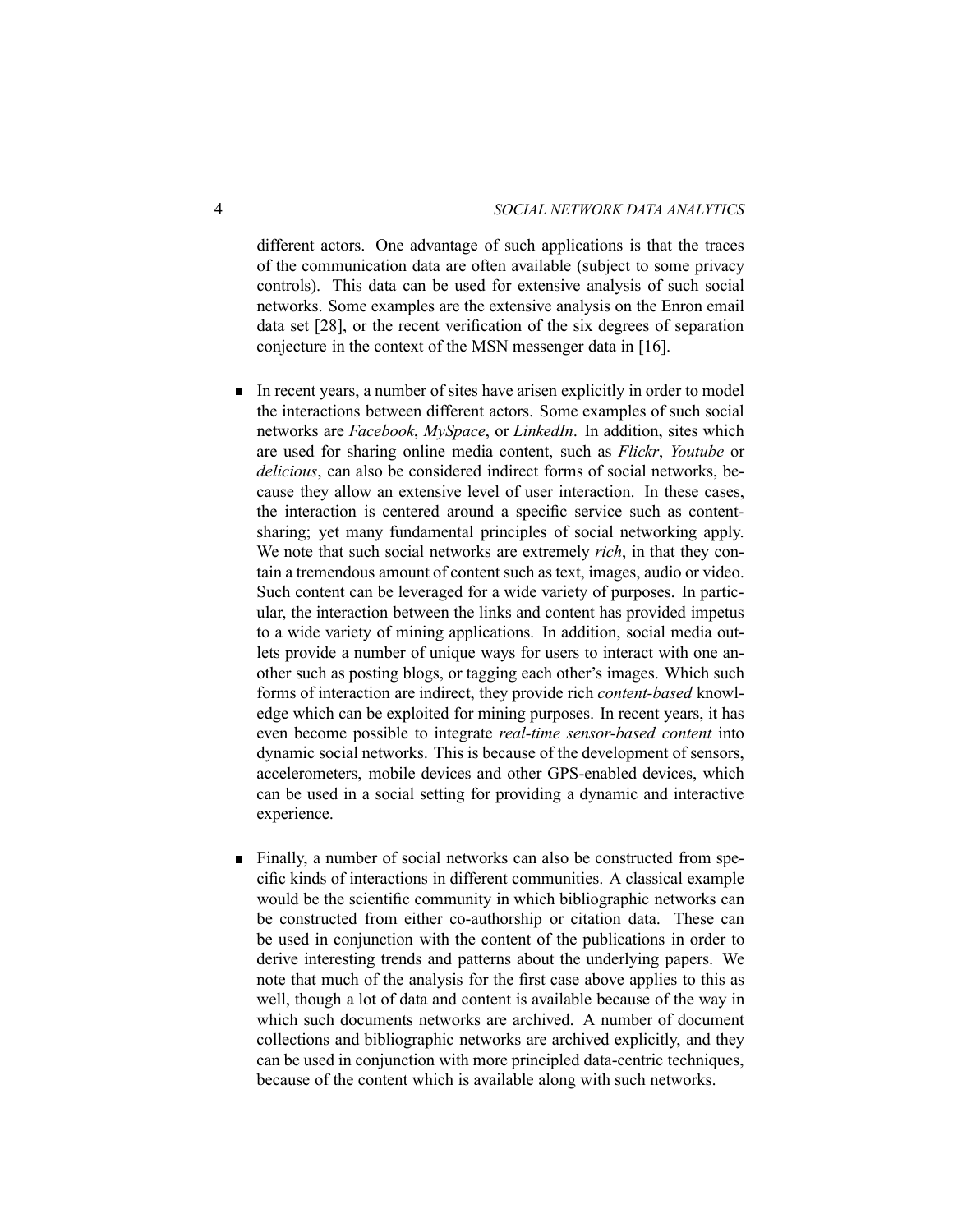#### *An Introduction to Social Network Data Analytics* 5

While the results of this book may be applicable to all the different kinds of social networks, the specific focus is on the data-centric issues which arise in the context of online social networks. It is also important to understand that an online social network can be defined much more generally than an online site such as *Facebook*, *Twitter* or *LinkedIn* which are formally advertised as social networking sites. In fact, *any web-site or application which provides a social experience in the form of user-interactions* can be considered to be a form of social network. For example, media-sharing sites such as *Flickr*, *Youtube*, or *delicious* are formally not considered social networks; yet they allow for social interactions in the context of information exchange about the content being shared. Similarly, many mobile, web, and internet-driven chat applications also have social aspects embedded in them. Furthermore, many mobile applications such as *Google Latitude* allow the implicit embedding of sensor or GPS information, and this is used in order to enable user interactions. These are all novel forms of social networks, each of which brings with it a set of unique challenges for the purpose of analysis. Therefore, our definition of social networks is fairly broad, and many chapters will study aspects which are relevant to these alternative forms of social networks.

This chapter is organized as follows. In the next section, we discuss the main thrusts in the field of social networks. In section 3, we discuss the organization of the book and their relationships to these different thrusts. In section 4, we present the conclusions and related directions in the field.

### **2. Online Social Networks: Research Issues**

The field of online social networks has seen a rapid revival in recent years. A key aspect of many of the online social networks is that they are *rich in data*, and provide unprecedented challenges and opportunities from the perspective of knowledge discovery and data mining. There are two primary kinds of data which are often analyzed in the context of social networks:

- **Linkage-based and Structural Analysis:** In linkage-based and structural analysis, we construct an analysis of the linkage behavior of the network in order to determine important nodes, communities, links, and evolving regions of the network. Such analysis provides a good overview of the global evolution behavior of the underlying network.
- **Adding Content-based Analysis:** Many social networks such as *Flickr*, *Message Networks*, and *Youtube* contain a tremendous amount of content which can be leveraged in order to improve the quality of the analysis. For example, a photograph sharing site such as *Flickr* contains a tremendous amount of text and image information in the form of user-tags and images. Similarly, blog networks, email networks and message boards contain text content which are linked to one another. It has been ob-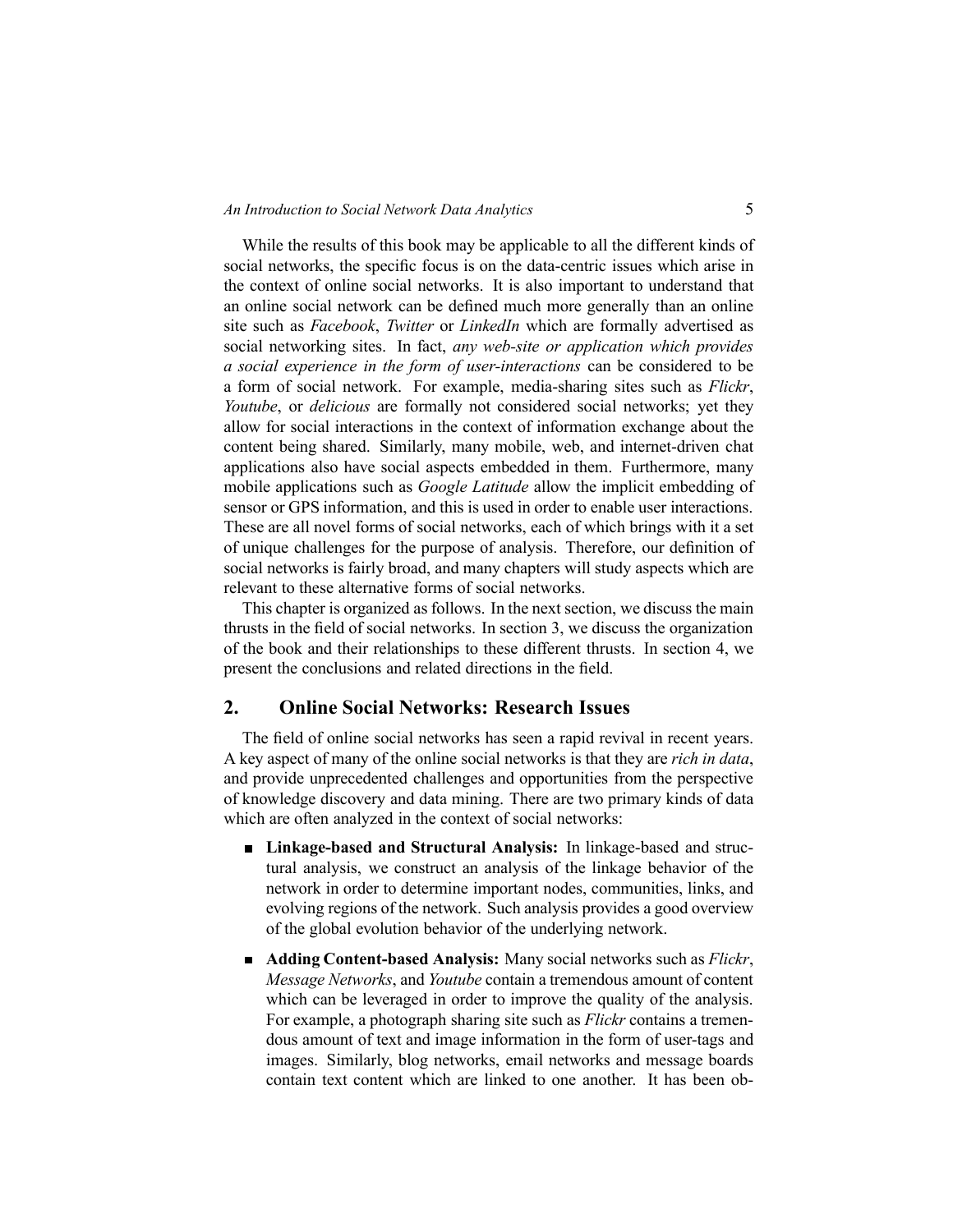served that combining content-based analysis with linkage-based analysis provides more effective results in a wide variety of applications. For example, communities which are designed with text-content are much richer in terms of carrying information about the topical expertise of the underlying community.

The other main differences which arises in the context of social network algorithms is that between *dynamic analysis* and *static analysis*. In the case of static analysis, we assume that the social network changes slowly over time, and we perform an analysis of the whole network in batch mode over particular snapshots. Such is often the case for many networks such as bibliographic networks in which the new events in the network may happen only slowly over time. On the other hand, in the case of many networks such as instant messaging networks, interactions are continuously received over time at very large rate, which may lead to network streams. The analysis of such networks is much more challenging, and is a subject of recent research [2–5]. The temporal aspect of networks often arises in the context of dynamic and evolving scenarios. Many interesting temporal characteristics of networks can be determined such as evolving communities, interactions between entities and temporal events in the underlying network.

Dynamic networks also arise in the context of *mobile applications*, in which moving entities constantly interact with one another. Such dynamic networks arise in the context of moving entities which interact with one another over time. For example, many mobile phones are equipped with GPS receivers, which are exploited by the applications on these phones. A classical example of such an application is the *Google Latitude* application which is capable of keeping track of the locations of different users, and issuing alerts when a given user is in the vicinity. Such dynamic social networks can be modeled as dynamic graphs for which the edges change constantly over time. Such dynamic graphs lead to massive challenges in processing because of the extremely large number of connections between the entities which may need to be tracked simultaneously. In such cases, graph stream mining applications are required in order to perform effective online analysis. Such applications are typically required to be able to summarize the network structure of the data in real time and utilize it for a variety of mining applications. Some recent advances in this direction are discussed in [1, 3].

A number of important problems arise in the context of structural analysis of social networks. An important line of research is to try to understand and model the nature of very large online networks. For example, the verification of the *small world phenomenon*, *preferential attachment*, and other general structural dynamics has been a topic of great interest in recent years. Since a significantly larger amount of data is available for the case of online social networks, the verification of such structural properties is much more robust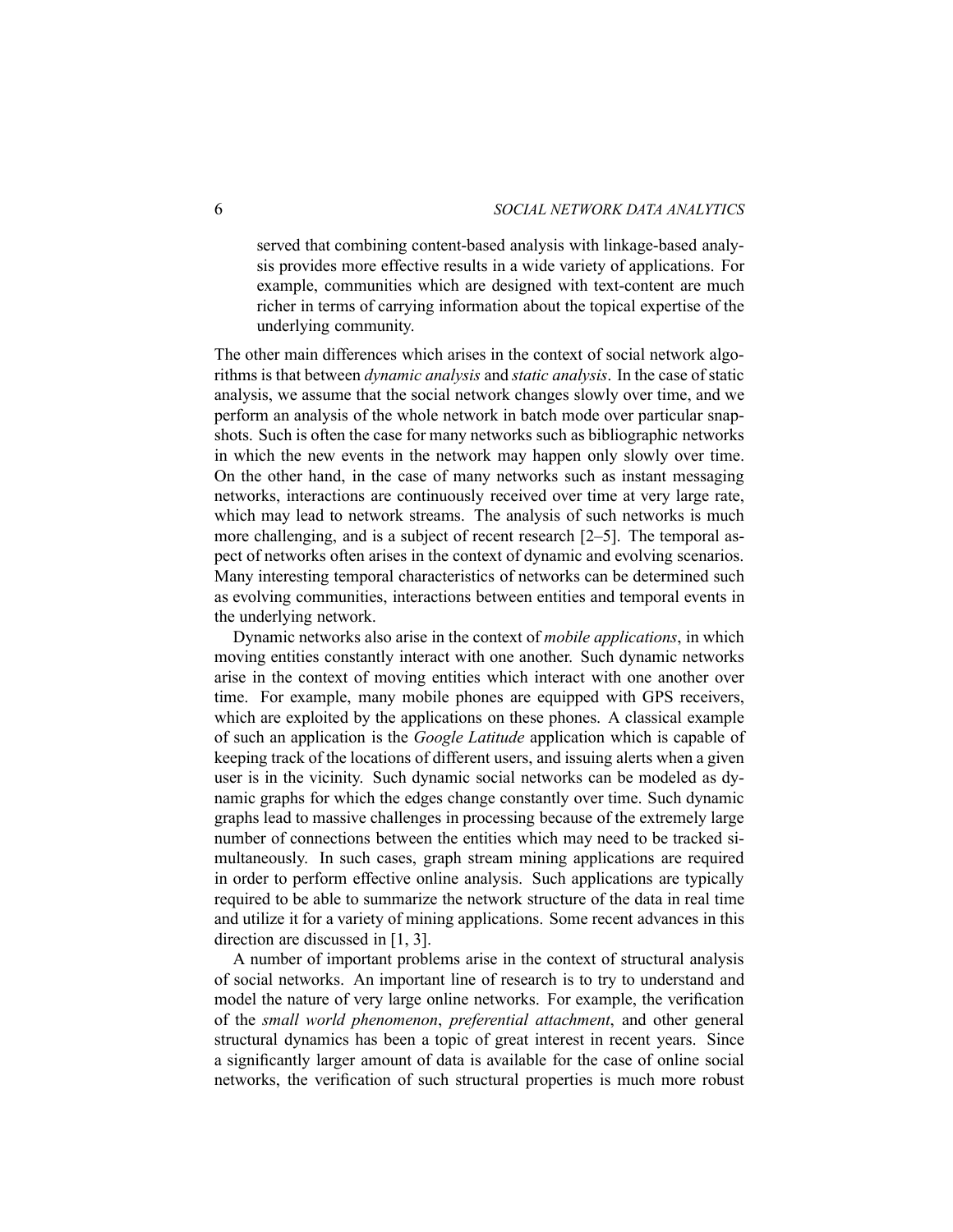in terms of statistical significance. For the first time, it has actually become possible to study these classical conjectures in the context of massive amounts of data.

The most well known structural problem in the context of social networks is that of *community detection*. The problem of community detection is closely related to the problem of finding structurally related groups in the network. These structurally related groups are referred to as *communities*. Some well known methods for community detection are discussed in [8, 9, 11, 19]. The problem of community detection arises both in a static setting in which the network changes slowly over time, as well as a dynamic setting in which the network structure evolves rapidly. While these problems have been studied in the traditional literature in the context of the problem of graph partitioning [11], social networks are significantly larger in size. Furthermore, a significant amount of content may be available for improving the effectiveness of community discovery. Such challenges are unique to the online scenario, and has lead to the development of a significant number of interesting algorithms.

Social networks can be viewed as a structure which enables the dissemination of information. This is direct corollary of its enabling of social interactions among individuals. The *analysis of the dynamics of such interaction* is a challenging problem in the field of social networks. For example, important news is propagated through the network with the use of the interactions between the different entities. A well known model for influence propagation may be found in [20]. The problem of influence analysis is very relevant in the context of social networks, especially in the context of determining the most influential members of the social network, who are most likely to propagate their influence to other entities in the social network [12]. The most influential members in the social network may be determined using flow models as in [12], or by using page rank style methods which determine the most well connected entities in the social network.

Finally, an important class of techniques is that of inferring links which are not yet known in the social networks. This problem is referred to as that of *link inference* [17]. The link prediction problem is useful for determining important *future* linkages in the underlying social network. Such future linkages provide an idea of the future relationships or missing relationships in the social network. Link prediction is also useful in a number of*adversarial applications* in which one does not fully know the linkages in an enemy or terrorist network, and uses automated data mining techniques in order to estimate the underlying links.

Many of the above mentioned applications can be greatly improved with the use of content information. For example, content can be associated with nodes in the community, which has been shown to greatly improve the quality of the clusters in the underlying network [26]. This is because the content informa-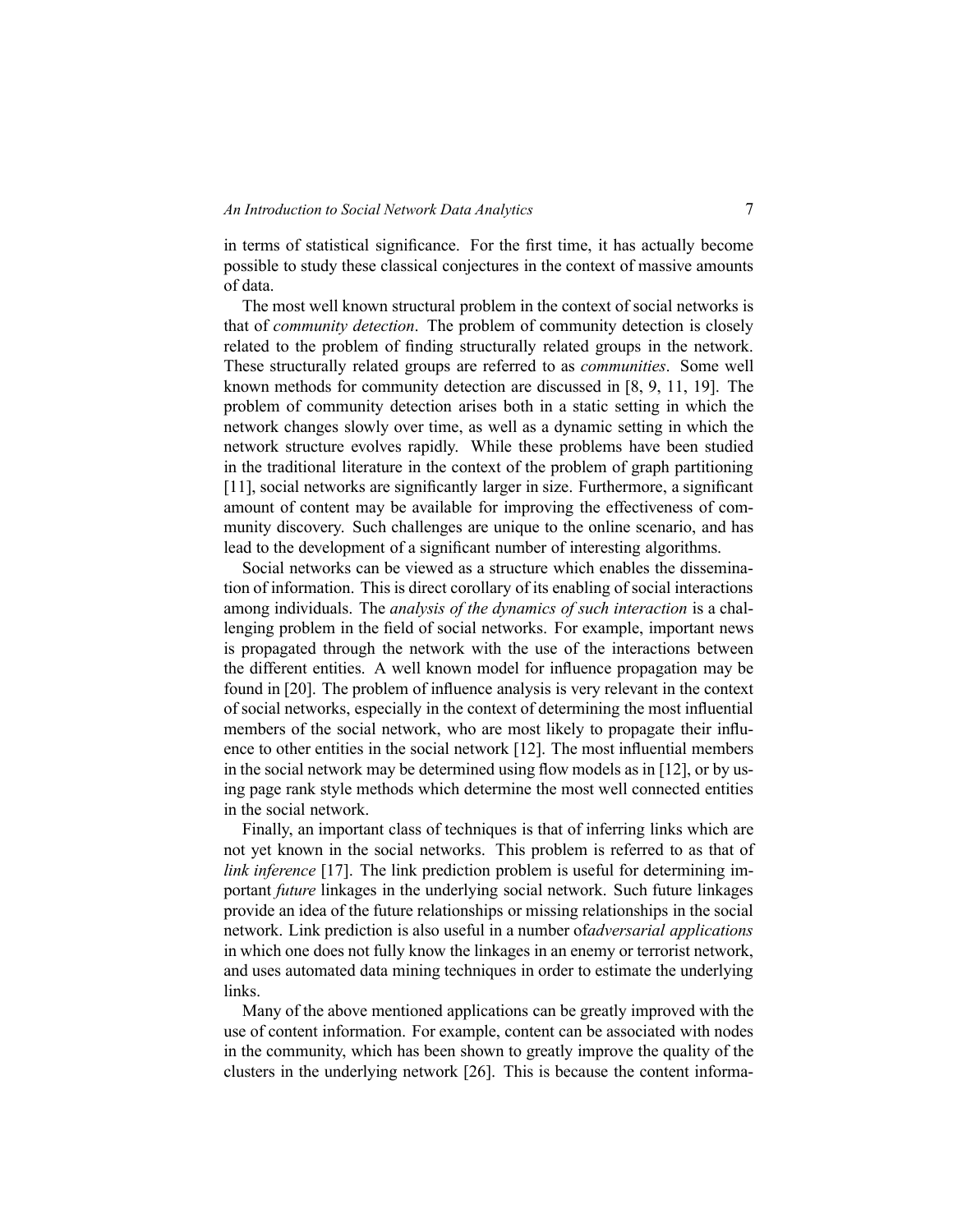tion in different parts of the network is often closely related to its structure; the combination of the two can provide useful information which cannot be obtained from either as a single entity. It has also been observed [10] that the use of content information can also improve the qualitative results on problems such as link inference. In general, the incorporation of content can improve the end result of a wide variety of inference problems in social and information networks. In the case of photograph and video sharing web sites such as *Flickr* and *YouTube*, the content can be very rich and can contain data of different types, such as text, audio or video. Such heterogeneous data requires the design of methods which can learn and analyze data with heterogeneous feature spaces. In some cases, it is also useful to design methods which can transfer knowledge from one space to another. This has lead to an increasing interest in the field of *transfer learning* which uses the implicit links creates by users (such as tags) in order to transfer knowledge [27] from one space to another. Such methods can be particularly useful when a significant amount of content is available for learning in some spaces, but only a scan amount of content is available for learning in others. In the next section, we will discuss how the different chapters of this book are organized in the context of the afore-mentioned topics.

#### **3. Research Topics in Social Networks**

This book is organized into several chapters based on the topics discussed above. This chapter will discuss the different topics in detail and their relationship to the corresponding chapters. The discussion of these topics in this section is organized in approximate order of the corresponding chapters. The broad organization of the chapters is as follows:

- The first set of chapters are based on structural analysis of social networks. These include methods for statistical analysis of networks, community detection, classification, evolution analysis, privacy-preserving data mining, link inference and visualization.
- The second set of chapter are focussed on content-based mining issues in social networks. We have included chapters on several different kinds of content: (a) General data mining with arbitrary kinds of data (b) Text mining in social networks (b) Multimedia mining in social networks (d) Sensor and stream mining in social networks.

We discuss how these different kinds of content can be leveraged in order to make interesting and valuable inferences in social networks. The richness of the underlying content results in a number of interesting inferences which are not possible with the use of purely structural methods.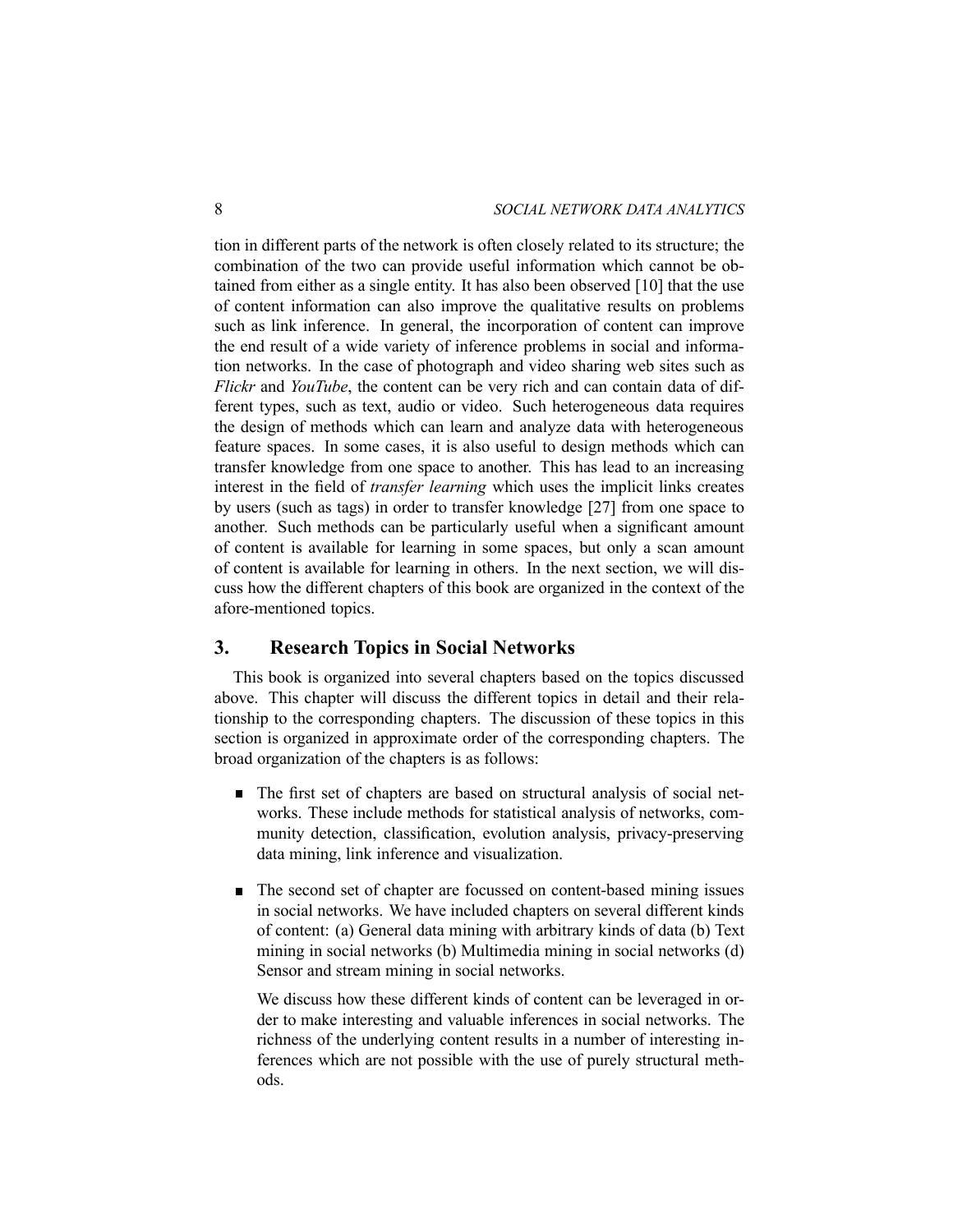Next, we will discuss the individual chapters in the book in detail, and how they relate to the above themes:

**Statistical Analysis of Social Networks:** The work of Milgram [18] laid the foundation for a more extensive analysis of the structural properties of large scale networks. In chapter 2, we study the important statistical properties of "typical" social networks. Some interesting questions which are examined in the chapter are to explore how typical social networks look like, on a large scale. The connectivity behavior of the nodes is examined to see if most nodes have few connections, with several "hubs" or whether the degrees are more evenly distributed. The clustering behavior of the nodes in typical social networks is examined. Another issue which is examined are the typical temporal characteristics of social networks. For example, it is examined how the structure varies as the network grows. As the network evolves over time, new entities may be added to the network, though certain graph properties may continue to be retained in spite of this. The behavior and distribution of the connected components of the graph is also examined.

**Random Walks and their Applications in Social Networks:** Ranking is one of the most well known methods in web search. Starting with the well known page-rank algorithm [6] for ranking web documents, the broad principle can also be applied for searching and ranking entities and actors in social networks. The page-rank algorithm uses random walk techniques for the ranking process. The idea is that a random walk approach is used on the network in order to estimate the probability of visiting each node. This probability is estimated as the *page rank*. Clearly, nodes which are structurally well connected have a higher page-rank, and are also naturally of greater importance. Random walk techniques can also be used in order to personalize the page-rank computation process, by biasing the ranking towards particular kinds of nodes. In chapter 3, we present methods for leveraging random walk techniques for a variety of ranking applications in social networks.

**Community Detection in Social Networks:** One of the most important problems in the context of social network analysis is that of community detection. The community detection problem is closely related to that of clustering, and it attempts to determine regions of the network, which are dense in terms of the linkage behavior. The topic is related to the generic problem of graphpartitioning [13] which partitions the network into dense regions based on the linkage behavior. However, social networks are usually dynamic, and this leads to some unique issues from a community detection point of view. In some cases, it is also possible to integrate the content behavior into the community detection process. In such cases, the content may be leveraged in order to de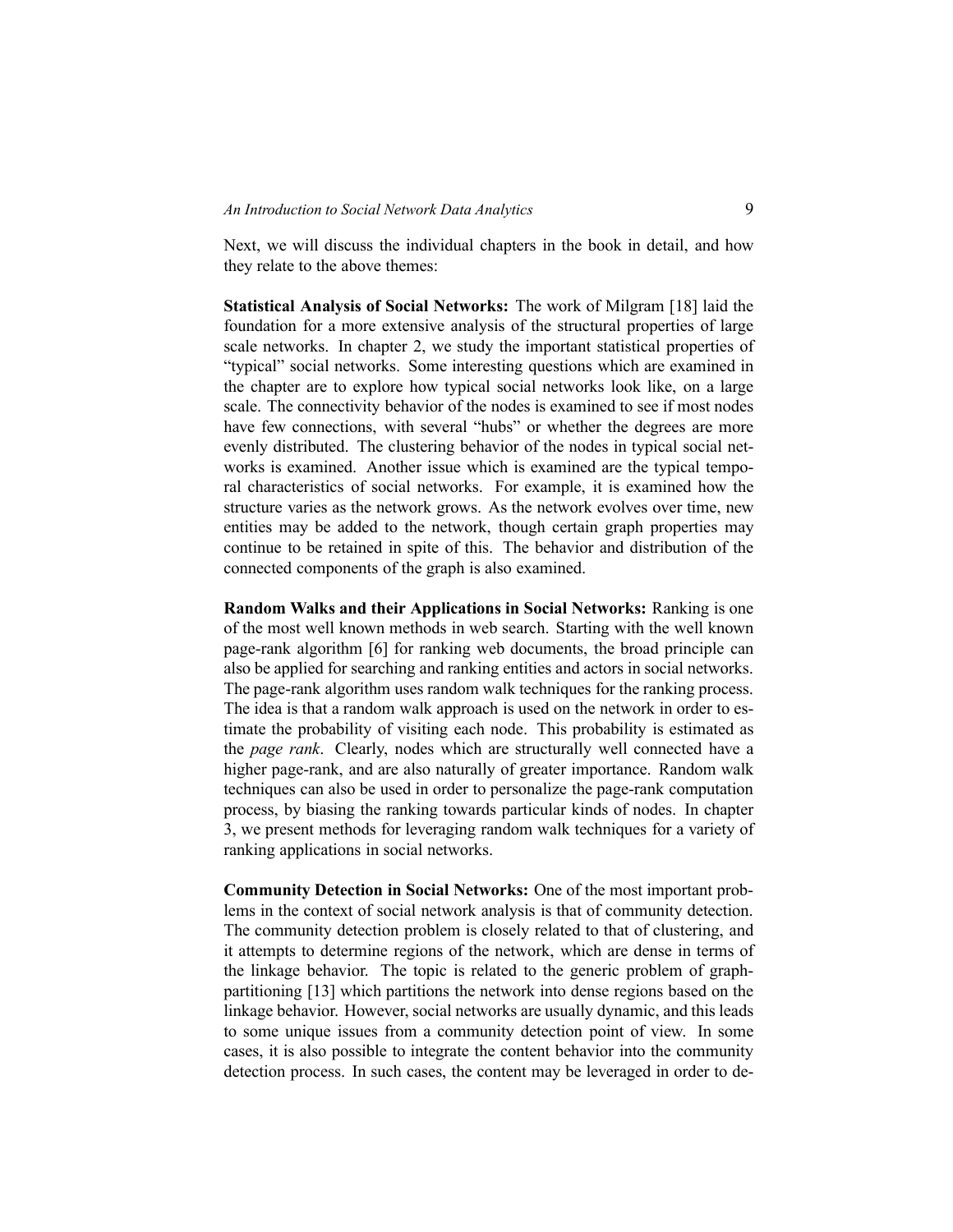termine groups of actors with similar interests. Chapter 4 provides an overview of some of the important algorithms on the problem of community detection.

**Node Classification in Social Networks:** In many applications, some of the nodes in the social network may be labeled, and it may be desirable to use the attribute and structural information in the social network in order to propagate these labels. For example, in in a marketing application, certain nodes may be known to be interested in a particular product, and it may be desirable to use the attribute and structural information in the network in order to learn other nodes which may also be interested in the same product. Social networks also contain rich information about the content and structure of the network, which may be leveraged for this purpose. For example, when two nodes in a social network are linked together, it is likely that the node labels are correlated as well. Therefore, the linkage structure can be used in order to *propagate* the labels among the different nodes. Content and attributes can be used in order to further improve the quality of classification. Chapter 5 discusses a variety of methods for link-based node classification in social networks.

**Evolution in Dynamic Social Networks:** Social Networks are inherently dynamic entities; new members join them, old members stop participating, new links emerge as new contacts are built, and old links become obsolete as the members stop interacting with one other. This leads to changes in the structure of the social network as a whole and of the communities in it. Two important questions arise in this context: (a) What are the laws which govern long term changes in the social network over time, which are frequently observed over large classes of social networks? (b) How does a community inside a social platform evolve over time? What changes can occur, and how do we capture and present them?

Chapter 6 elaborates on these questions in more detail. Advances associated with the first set of questions are studied in Chapter 2, and to a lesser extent in Chapter 6. Advances on the second question are studied in Chapter 6, where the main focus is on evolution in social networks.

**Social Influence Analysis:** Since social networks are primarily designed on the basis of the interactions between the different participants, it is natural that such interactions may lead to the different actors influencing one another in terms of their behavior. A classic example of this would be a viral marketing application in which we utilize the messages between interconnected participants in a social network in order to propagate the information across different parts of the network. A number of natural questions arise in this context: **(a)** How do we model the nature of the influence across actors?

**(b)** How do we model the spread of influence?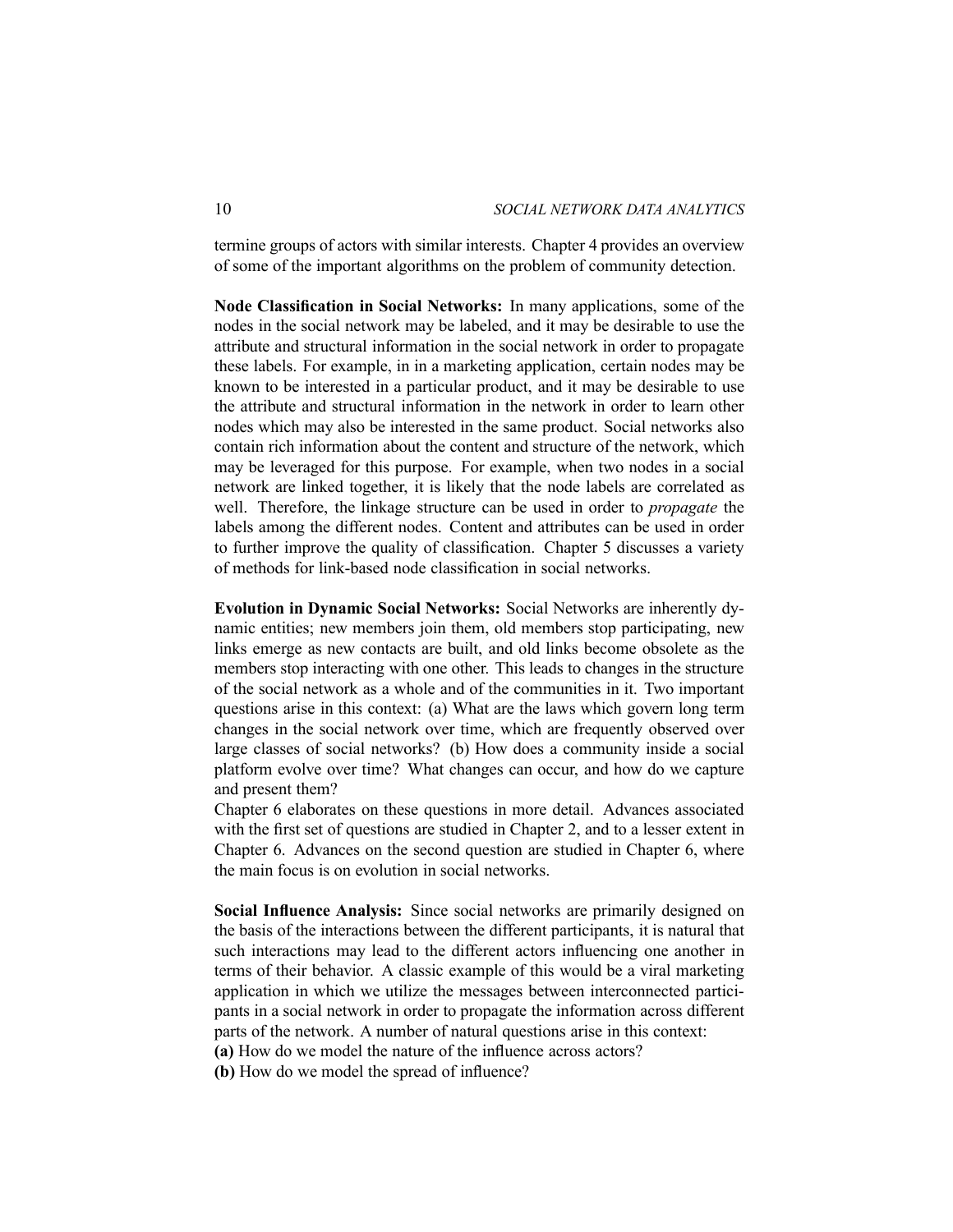(c) Who are the most influential actors for influence spread? Chapter 7 studies these issues in considerable depth and provides a deep understanding of the nature of influence analysis in social networks.

**Expert Discovery in Networks:** Social networks can be used as a tool in order to identify experts for a particular task. For example, given the activities of candidates within a context (*e.g.*, authoring a document, answering a question), we first describe methods for evaluating the level of expertise for each of them. Often, experts are organized in networks that correspond to social networks or organizational structures of companies. Many complex tasks often require the collective expertise of more than one expert. In such cases, it is more realistic to require a team of experts that can collaborate towards a common goal. Chapter 8 discusses methods for determining teams of experts which can perform particular tasks.

**Link Prediction in Social Networks:** Much of the research in mining social networks is focussed on *using the links* in order to derive interesting information about the social network such as the underlying communities, or labeling the nodes with class labels. However, in most social networking applications, the links are dynamic, and may change considerably over time. For example, in a social network, friendship links are continuously created over time. Therefore, a natural question is to determine or predict future links in the social network. The prediction process may use either the structure of the network or the attribute-information at the different nodes. A variety of structural and relational models have been proposed in the literature for link prediction [17, 21–23]. Chapter 9 provides a detailed survey of such methods.

**Privacy in Social Networks:** Social networks contain a tremendous information about the individual in terms of their interests, demographic information, friendship link information, and other attributes. This can lead to disclosure of different kinds of information in the social network, such as identity disclosure, attribute disclosure, and linkage information disclosure. Chapter 10 discusses a detailed survey of privacy mechanisms in social networks in context of different kinds of models and different kinds of information which can be disclosed.

**Visualizing Social Networks:** As social networks become larger and more complex, reasoning about social dynamics via simple statistics is cumbersome, and not very intuitive. Visualization provides a natural way to summarize the information in order to make it much easier to understand. Recent years have witnessed a convergence of social network analytics and visualization, coupled with interaction, that is changing the way analysts understand and character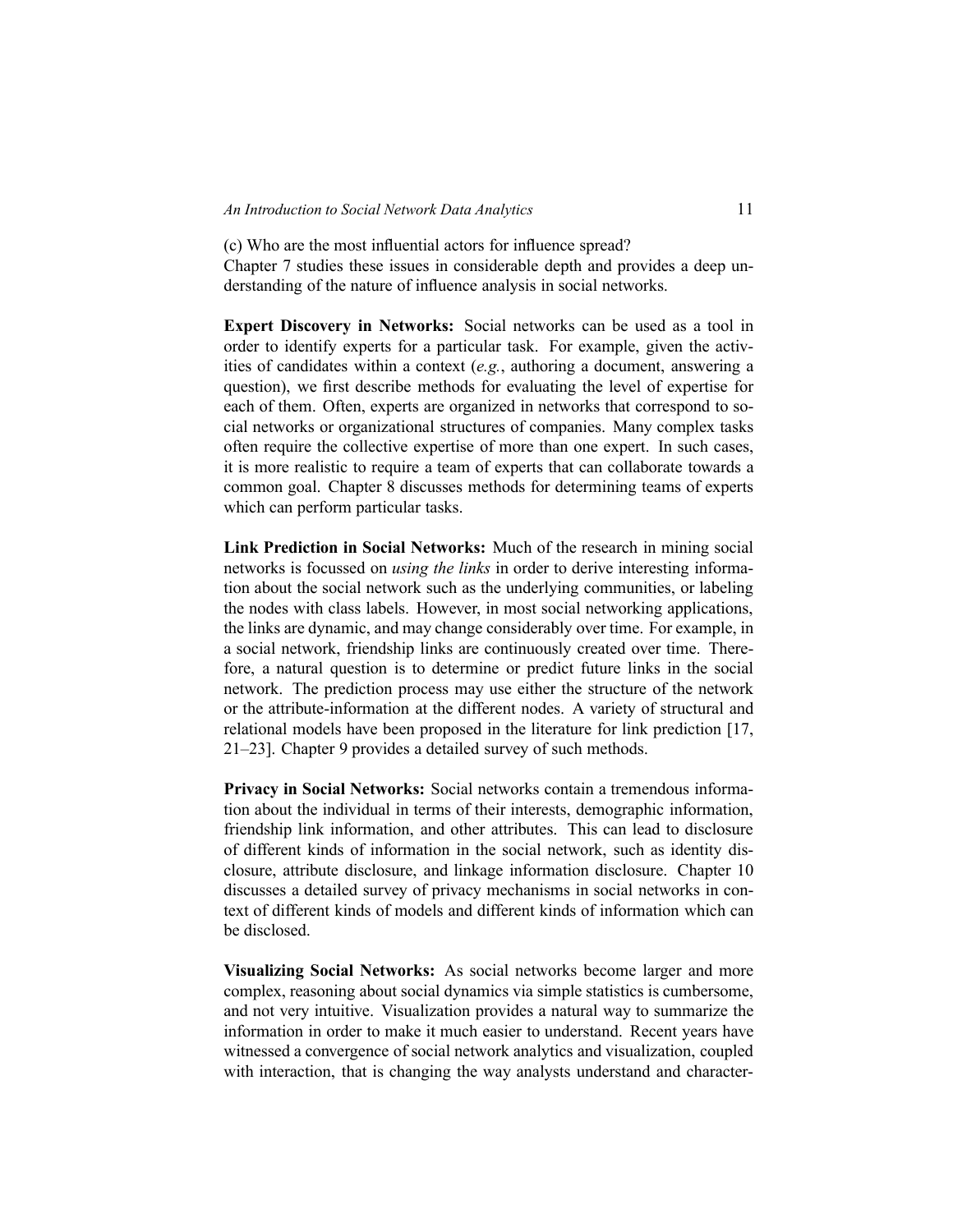ize social networks. In chapter 11, the main goal of visualization is discussed in the context of user understanding and interaction. The chapter also examines how different metaphors are aimed towards elucidating different aspects of social networks, such as structure and semantics. A number of methods are described, where analytics and visualization are interwoven towards providing a better comprehension of social structure and dynamics.

**Data Mining in Social Media:** Social Media provides a wealth of social network data, which can be mined in order to discover useful business applications. Data mining techniques provide researchers and practitioners the tools needed to analyze large, complex, and frequently changing social media data. An overview on the topic of data mining in social media is provided in Chapter 12. This chapter introduces the basics of data mining in the context of social media, and discusses how to mine social media data. The chapter also highlights a number of illustrative examples with an emphasis on social networking sites and blogs.

**Text Mining in Social Networks:** Social networks contain a lot of text in the nodes in various forms. For example, social networks may contain links to posts, blogs or other news articles. In some cases, users may tag one another, which is also a form of text data on the links. The use of content can greatly enhance the quality of the inferences which may be made in the context of graphs and social networks. In chapter 13, we present methods for using text mining techniques in social networks in the context of a variety of problems such as clustering and classification.

**Integrating Sensors and Social Networks:** Many mobile phones provide the ability for actors to interact with one another dynamically, and in real time depending upon their location and status. Such applications also result in the generation of massive streams in real time, which can be used to make inferences about one another, or about the aggregate properties of the objects which are being tracked. Since location information is private, this also naturally leads to a number of privacy concerns from a processing perspective. Chapter 14 discusses such methods for incorporating sensor data as an integral part of social network data analytics.

**Multimedia Information Network Analysis in Social Media:** Many forms of media sharing sites such as *Flickr* and *Youtube* provide the ability to share media. Such shared media are often used in conjunction with the interactions of different users, such as the placing of tags or comments on the different images. Such rich context-based information networks can be mined for a wide variety of applications by leveraging the combination of user tags and image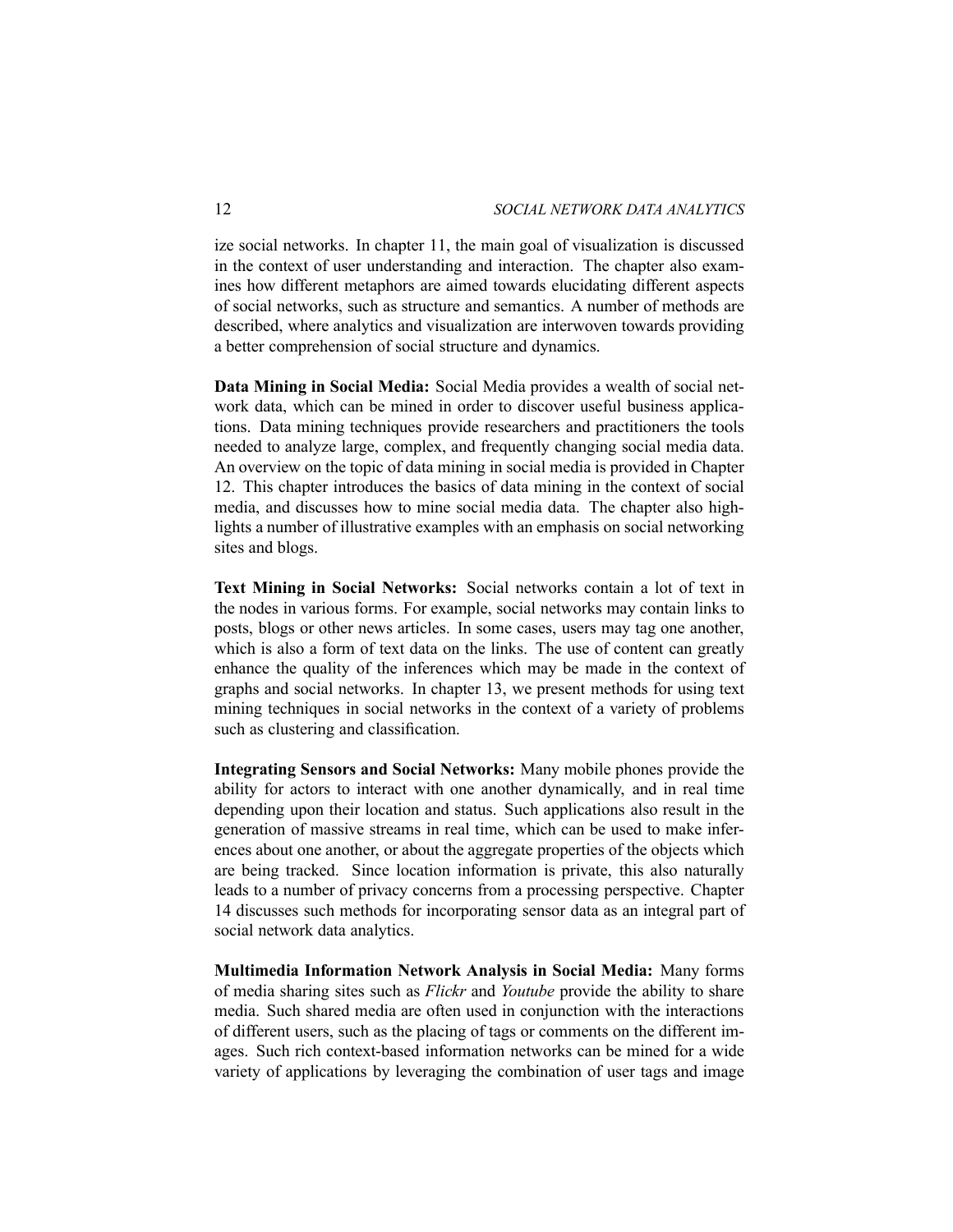data in the mining and retrieval process. Chapter 15 discusses methods for mining multimedia information networks with social media.

**Social Tagging:** Much of the interaction between users and social networks occurs in the form of *tagging*, in which users attach short descriptions to different objects in the social network, such as images, text, video or other multimedia data. Chapter 16 provides a detailed survey of various aspects of tagging. The chapter discusses properties of tag streams, tagging models, tag semantics, generating recommendations using tags, visualizations of tags, applications of tags, integration of different tagging systems and problems associated with tagging usage. Many interesting issues are discussed, such as the reason why people tag, what influences the choice of tags, how to model the tagging process, kinds of tags, different power laws observed in tagging domain, how tags are created and how to choose the right tags for recommendation.

# **4. Conclusions and Future Directions**

This book is primarily focussed on providing readers with an introduction to the area of social networks. The broad area is so vast, that it is probably not possible to cover it comprehensively in a single book. The problem of social network data analytics is still in its infancy; there is a tremendous amount of work to be done, particularly in the area of content-based and temporal social networks. Some key research directions for the future are as follows:

- **Content-based Analysis:** Much of the past research in this area has been based on *structural analysis* of social networks. Such analysis primarily uses linkage structure only in order to infer interesting characteristics of the underlying network. Some recent research [26] has shown that the inclusion of content information can yield valuable insights about the underlying social network. For example, the content at a given node may provide more information about the expertise and interests of the corresponding actor.
- **Temporal Analysis:** Most of the research in social networks is based on static networks. However, a number of recent studies [8, 9, 11] have shown that the incorporation of temporal evolution into network analysis significantly improves the quality of the results. Therefore, a significant amount of work remains to be done on dynamic analysis of social networks which evolve rapidly over time.
- **Adversarial Networks:** In adversarial networks, it is desirable to determine the analytical structure of a network in which the actors in the network are adversaries, and the relationships among the different adversaries may not be fully known. For example, terrorist networks would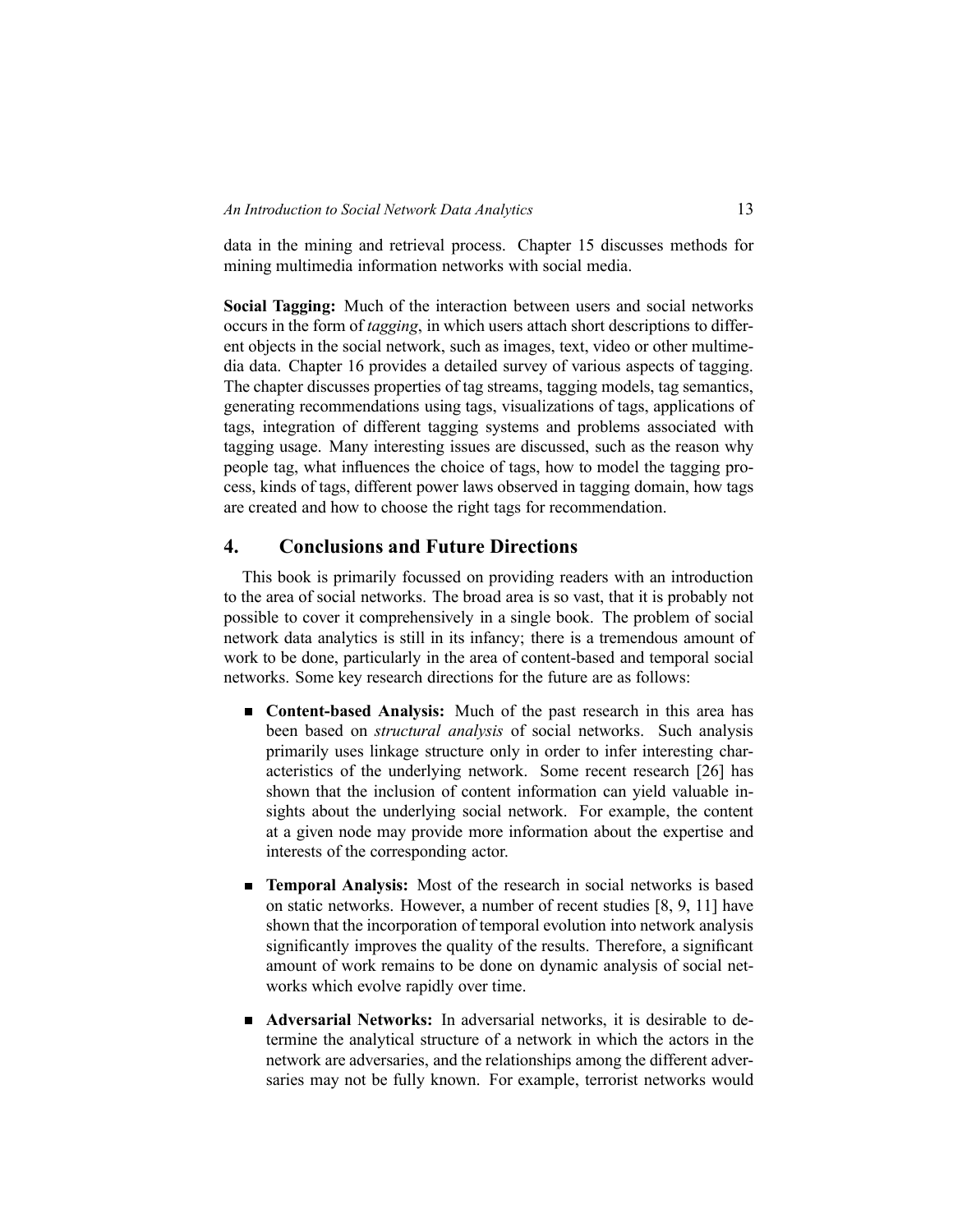be a typical adversarial network to a law enforcement agency. Such networks are far more challenging because the links may not be known a-priori, but may need to be inferred in many cases. Such inferred links may need to be used for analytical purposes.

In addition, we expect that it will be increasingly important to analyze networks in the context of heterogeneous data, in which the links are of different types and correspond to different kinds of relationships between the actors. A generalization of the concept of social networks is that of *information networks*, in which the nodes could be either actors of entities, and the edges correspond to logical relations among these entities. Such networks are also heterogeneous, and therefore it is increasingly important to design tools and techniques which can effectively analyze heterogeneous networks.

## **References**

- [1] C. C. Aggarwal, H. Wang. Managing and Mining Graph Data, *Springer*, 2010.
- [2] C. C. Aggarwal. P. Yu. Online Analysis of Community Evolution over Data Streams, *SIAM Conference on Data Mining*, 2005.
- [3] C. C. Aggarwal, Y. Zhao, P. Yu. On Clustering Graph Streams, *SIAM Conference on Data Mining*, 2010.
- [4] C. C. Aggarwal, Y. Li, P. Yu, R. Jin. On Dense Pattern Mining in Graph Streams, *VLDB Conference*, 2010.
- [5] C. C. Aggarwal, Y. Zhao, P. Yu. Outlier Detection in Graph Streams, *ICDE Conference*, 2011.
- [6] S. Brin, L. Page. The Anatomy of a Large Scale Hypertextual Search Engine, *WWW Conference*, 1998.
- [7] P. J. Carrington, J. Scott, S. Wasserman. *Models and Methods in Social Network Analysis (Structural Analysis in the Social Sciences)*, Cambridge University Press, 2005.
- [8] D. Chakrabarti, R. Kumar, A. Tomkins. Evolutionary Clustering, *ACM KDD Conference*, 2000.
- [9] Y. Chi, X. Song, D. Zhou, K. Hino, B. L. Tseng. Evolutionary spectral clustering by incorporating temporal smoothness. *KDD Conference*, 2007.
- [10] L. Getoor, N. Friedman, D. Koller, and B. Taskar. Learning probabilistic models of relational structure. In *ICML*, pages 170–177, 2001.
- [11] Y.-R. Lin, Y. Chi, S. Zhu, H. Sundaram, B. L. Tseng. FacetNet: A framework for analyzing communities and their evolutions in dynamic networks. *WWW Conference*, 2008.